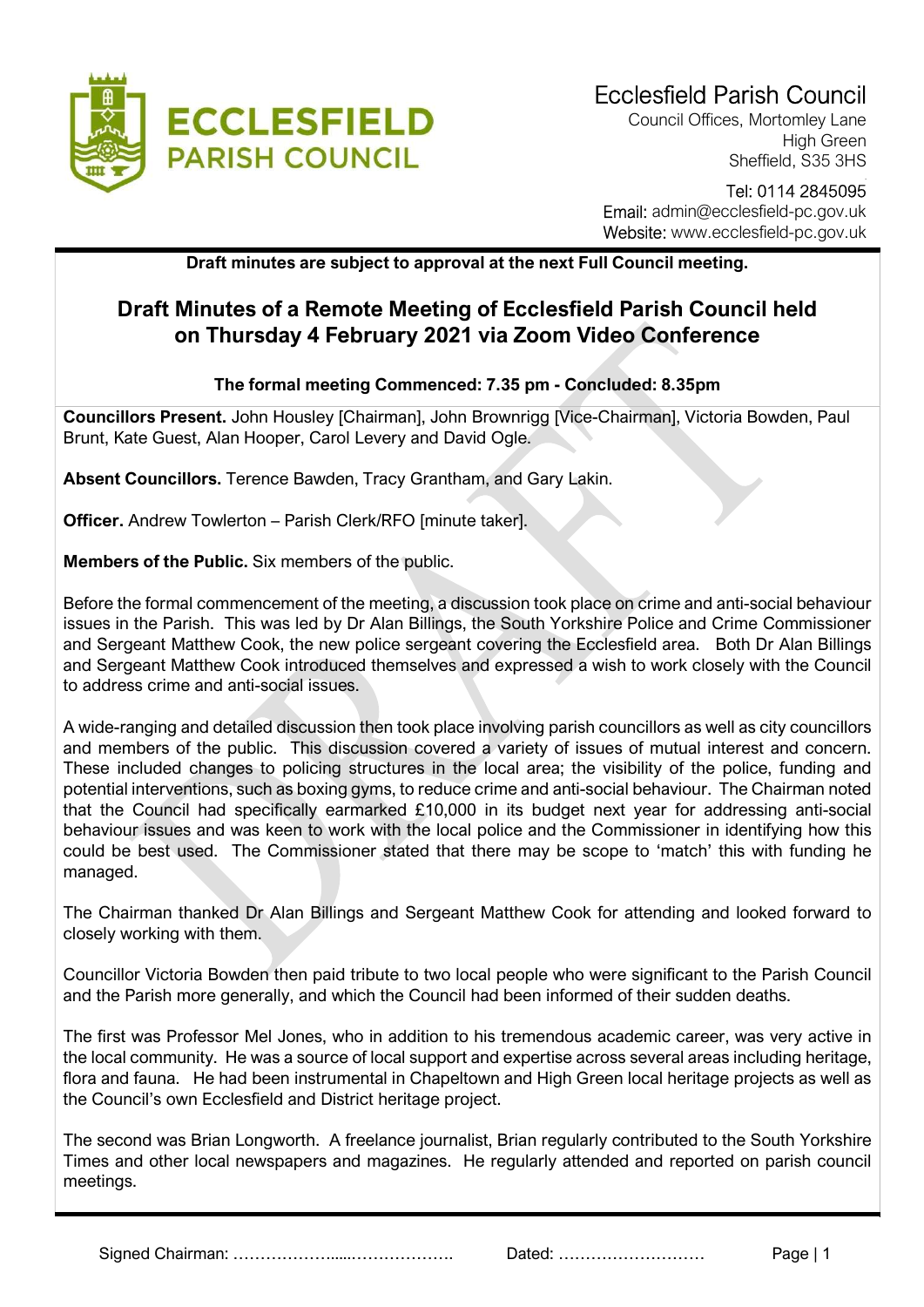Both were a great loss to the Parish, Councillor Victoria Bowden said.

## Chairman's Announcement

The Chairman opened the main meeting. He outlined the procedure for the meeting to ensure that it was effective and lawful. He explained that the Clerk would be recording the meeting to assist with minute taking. The Chairman noted that the Council intend to review its policy and procedures for the holding of remote meetings.

| 2020/123    | <b>Item 123: Apologies and Reasons for Absence</b>                                                                                                                                                                                                                                                                                                                                                                                                                                                                                                                                     |
|-------------|----------------------------------------------------------------------------------------------------------------------------------------------------------------------------------------------------------------------------------------------------------------------------------------------------------------------------------------------------------------------------------------------------------------------------------------------------------------------------------------------------------------------------------------------------------------------------------------|
| (FC)        | The Clerk stated that he had received an apology from Councillor Terence Bawden. The<br>Clerk also explained that Councillor Terence Bawden had provided him with independent<br>evidence in support of his reason of absence for this and the January meeting.                                                                                                                                                                                                                                                                                                                        |
|             | Proposed by Councillor Paul Brunt and Seconded by Councillor Carol Levery, and<br>RESOLVED: That the apology and reason given for Councillor Terence Bawden be<br>accepted.<br>(7 in favour).                                                                                                                                                                                                                                                                                                                                                                                          |
| 2020/124    | Item 124: Declarations of Interest                                                                                                                                                                                                                                                                                                                                                                                                                                                                                                                                                     |
| (FC)        | The Clerk explained that Councillor John Housley had declared an interest in an aspect of<br>2020/130 specifically 2020/092 (F&P) 2. The Clerk also explained that he granted Councillor<br>John Housley a dispensation to speak, but not vote on this item.                                                                                                                                                                                                                                                                                                                           |
| 2020/125    | Item 125: Exclusion of Press and Public                                                                                                                                                                                                                                                                                                                                                                                                                                                                                                                                                |
| <u>(FC)</u> | The Clerk reported that there were no items on the agenda that would require the exclusion<br>of the press and public.                                                                                                                                                                                                                                                                                                                                                                                                                                                                 |
| 2020/126    | <b>Item 126: Public Participation Session</b>                                                                                                                                                                                                                                                                                                                                                                                                                                                                                                                                          |
| (FC)        | There were none.                                                                                                                                                                                                                                                                                                                                                                                                                                                                                                                                                                       |
| 2020/127    | Item 127: Notice of Casual Vacancies and Next Steps                                                                                                                                                                                                                                                                                                                                                                                                                                                                                                                                    |
| (FC)        | The Clerk reported that following the resignation of Councillor Paul Swift and the<br>disqualification of Councillor James Swift, the Council has two further casual vacancies for<br>councillors in the wards of Burncross and Chapeltown. He explained that he intended to<br>commence the process of filling these as soon as possible. He noted that it should be<br>necessary that one or more of these vacancies be filled by formal election, the earliest this<br>could take place was May 2021 due to the COVID 19 restrictions.                                              |
| 2020/128    | <b>Item 128: Council Minutes</b>                                                                                                                                                                                                                                                                                                                                                                                                                                                                                                                                                       |
| <u>(FC)</u> | These were considered. The Clerk explained that he had received some comments on the<br>draft minutes, which were minor or point of detail.                                                                                                                                                                                                                                                                                                                                                                                                                                            |
|             | However, a challenge had been received about whether the Council was acting lawfully<br>when it did not approve the health-related reasons for absence given by Councillors (item<br>112). The Clerk was, therefore, seeking independent and qualified advice on whether the<br>Council was acting lawfully. It was agreed that the concerned minute should be amended<br>to read at the end 'subject to independent confirmation that the Council was acting lawfully<br>in not accepting ill health-related reason'. He agreed to share this independent advice with<br>Councillors. |

Signed Chairman: ……………….....………………. Dated: ……………………… Page | 2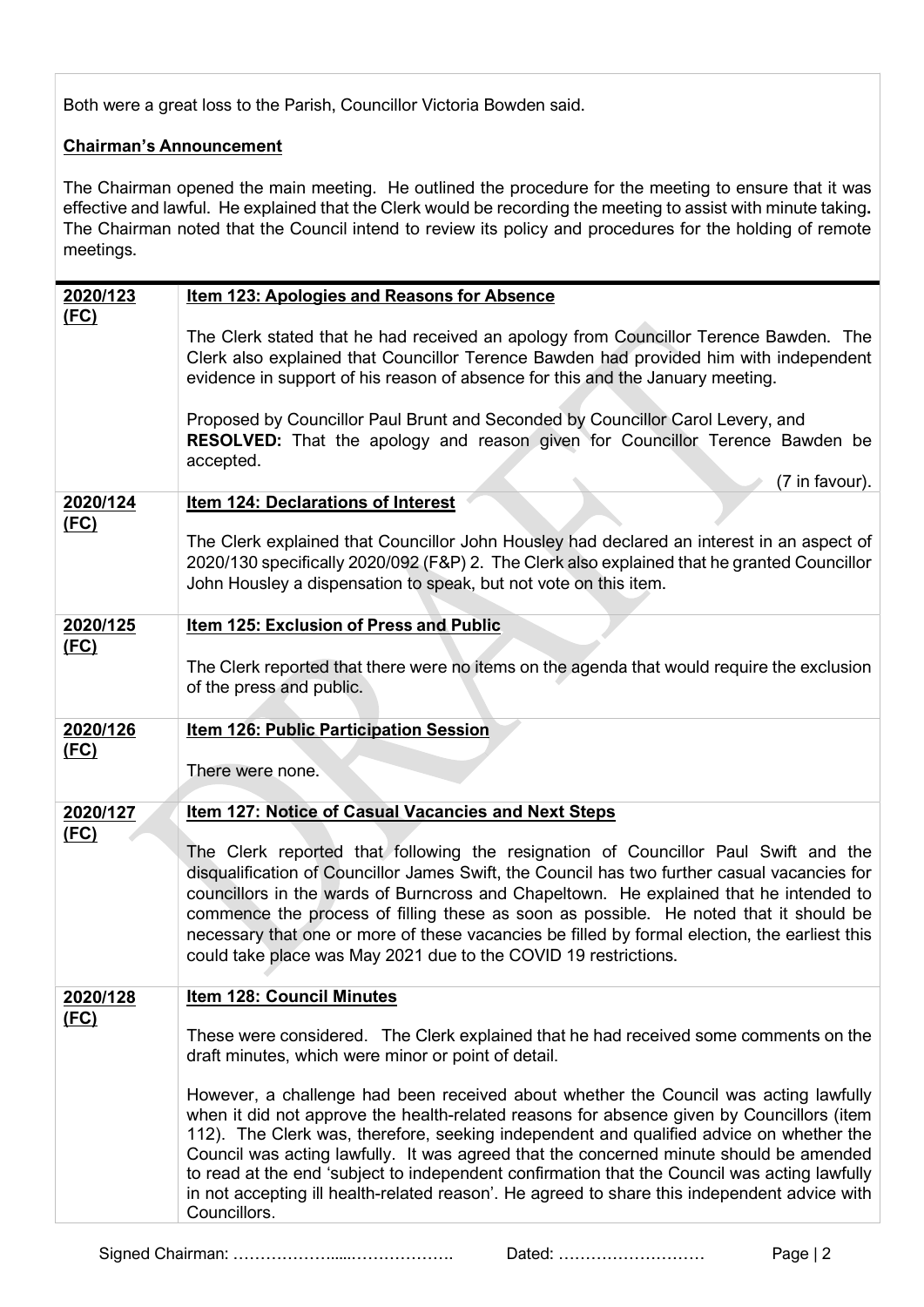|             | In addition, Councillor Paul Brunt asked whether in addition to receiving the agenda and<br>supporting papers electronically for the meeting he could receive them in paper form. The<br>Clerk said he would facilitate this.                                                                                                                                                                                  |
|-------------|----------------------------------------------------------------------------------------------------------------------------------------------------------------------------------------------------------------------------------------------------------------------------------------------------------------------------------------------------------------------------------------------------------------|
|             | Proposed by Councillor David Ogle and seconded by Councillor Carol Levery, and<br><b>RESOLVED:</b> That subject to the minor amendments being made and the addition of the<br>phrase 'subject to independent confirmation that the Council was acting lawfully in not<br>accepting ill health-related reason' that the minutes of the Council meeting held on 14<br>January 2021 be approved.<br>(7 in favour) |
| 2020/129    | <b>Item 129: Environmental Planning Committee Minutes</b>                                                                                                                                                                                                                                                                                                                                                      |
| <u>(FC)</u> | Councillor Alan Hooper gave a brief commentary of the draft minutes and associated actions<br>from the meetings of 14 and 21 January 2021.                                                                                                                                                                                                                                                                     |
|             | Proposed by Councillor Alan Hooper and seconded by Councillor David Ogle, and<br>RESOLVED: That the minutes of the Environmental Planning Committee held on 14 January<br>and 21 January be approved.                                                                                                                                                                                                          |
|             | (7 in favour)                                                                                                                                                                                                                                                                                                                                                                                                  |
| 2020/130    | <b>Item 130: Finance and Premises Minutes</b>                                                                                                                                                                                                                                                                                                                                                                  |
| (FC)        | Councillor Kate Guest gave a brief overview of this item, outlining the key areas for<br>discussion at the most recent meetings of the Finance and Premises Committee which took<br>place on 25 January 2021. She said there were a few minor amendments. The draft minutes<br>were then discussed.                                                                                                            |
|             | Proposed by Councillor Kate Guest and seconded by Councillor David Ogle, and<br>RESOLVED: That: -                                                                                                                                                                                                                                                                                                              |
|             | 1. The payments for approval shown in item 2020/090 (F&P) and below at Appendices<br>A and B be approved.                                                                                                                                                                                                                                                                                                      |
|             | 2. A grant of £400.00 to Apple Tree Childcare towards a CCTV system be approved<br>(Item 2020/091(1) (F&P)).                                                                                                                                                                                                                                                                                                   |
|             | 3. A grant of £281.90 to Chapeltown Forum for litter picking activities in Chapeltown be<br>approved (Item 2020/092(2) (F&P)).                                                                                                                                                                                                                                                                                 |
|             | 4. A grant of £1070.00 to Disability South Yorkshire towards activities aimed at adults<br>who are lonely or isolated in Ecclesfield be approved (Item 2020/92(3) (F&P)).                                                                                                                                                                                                                                      |
|             | 5. A grant of £3240.00 to South Yorkshire County Scout Group towards security<br>measures at Hesley Wood Scout Activity Centre be approved (Item 2020/093(4)<br>$(F&P)$ ).                                                                                                                                                                                                                                     |
|             | A grant of £5730.00 towards to Friends of Charlton Brook towards maintaining and<br>6.<br>improving Charlton Brook Green Space be approved subject to satisfactory evidence<br>being provided by the Group that it holds adequate Public Liability Insurance (Item                                                                                                                                             |
|             | 2020/093(5) (F&P)).                                                                                                                                                                                                                                                                                                                                                                                            |
|             | 7. The Health and Safety Policy be approved (Item 2020/092 (F&P)).                                                                                                                                                                                                                                                                                                                                             |
|             | 8. The Asset Register (2021) be approved (Item 2020/093 (F&P)).                                                                                                                                                                                                                                                                                                                                                |
|             | 9. The cashbook, account/bank reconciliation and management accounts for April to<br>December 2020 for the Grenoside Exhibition Foundation Trust be approved (Item<br>2020/095 (F&P)).                                                                                                                                                                                                                         |
|             | 10. The Ward based grant policies and procedures be approved (Item 2020/096 (F&P)).                                                                                                                                                                                                                                                                                                                            |
|             | 11. That the detailed policies and procedures for the Parish COVID Recovery Fund be<br>approved (Item 2020/097 (F&P)).                                                                                                                                                                                                                                                                                         |
|             | 12. Darren Bates be commissioned to lead the refurbishment of the Community Hall up<br>to and through the tender stage and that a budget of £960 be agreed to facilitate this<br>(Item 2020/100 (F&P)).                                                                                                                                                                                                        |
|             |                                                                                                                                                                                                                                                                                                                                                                                                                |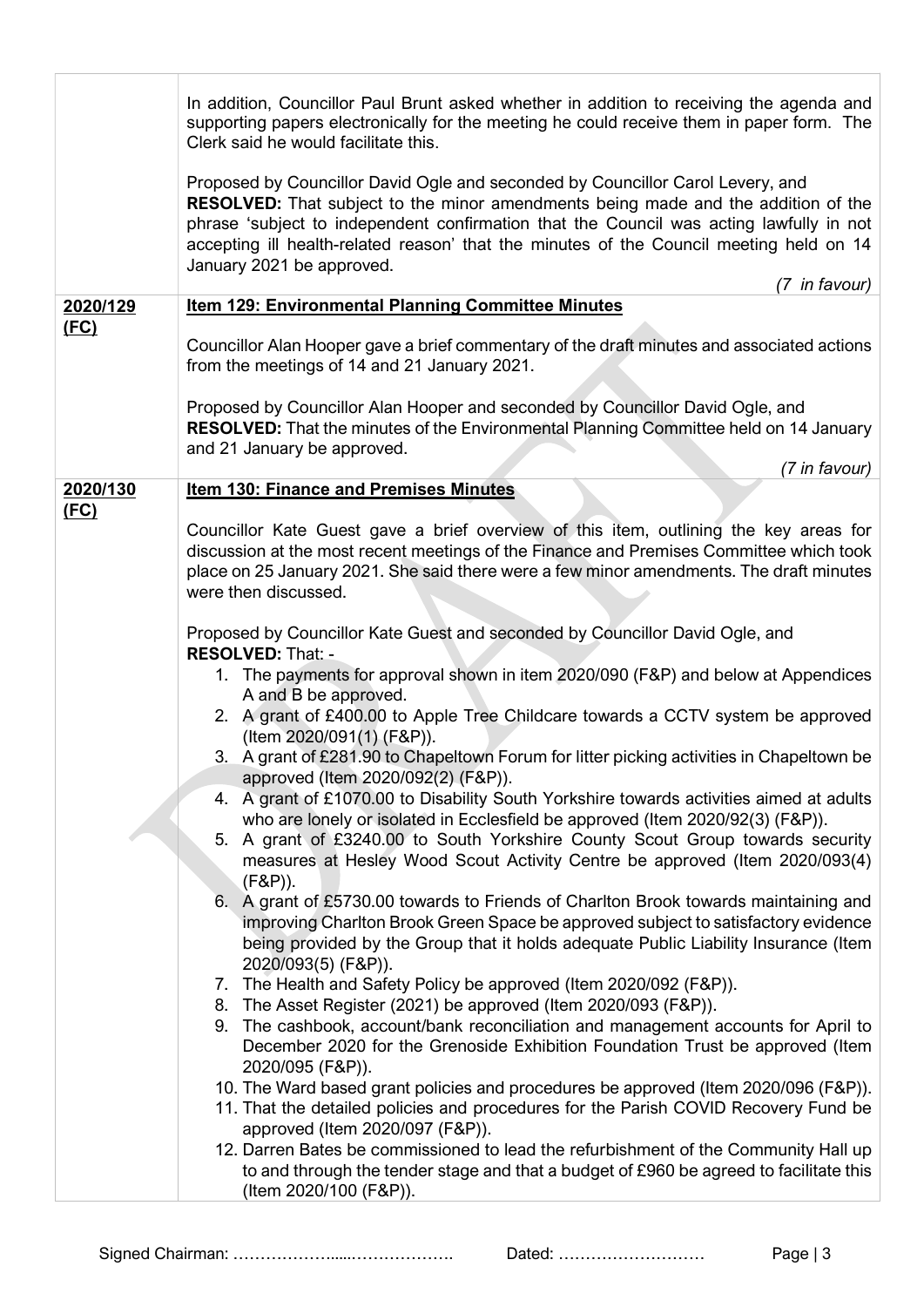|                  | 13. Subject to the minor amendments being made that the minutes of the Finance and                                                                                                                                                                                                                       |                                                   |                                            |             |                                                               |  |
|------------------|----------------------------------------------------------------------------------------------------------------------------------------------------------------------------------------------------------------------------------------------------------------------------------------------------------|---------------------------------------------------|--------------------------------------------|-------------|---------------------------------------------------------------|--|
|                  | Premises meeting held on 25 January 2021 be approved.                                                                                                                                                                                                                                                    |                                                   |                                            |             |                                                               |  |
|                  |                                                                                                                                                                                                                                                                                                          |                                                   |                                            |             | (7 in favour)                                                 |  |
| 2020/131<br>(FC) | <b>Item 131: Payments for Approval</b><br>The Clerk outlined the payments for approval between 15 January and 28 January 2021.<br>Proposed by Councillor Kate Guest and Seconded by Councillor Carol Levery, and<br>RESOLVED: That the payments for approval between 15 January 2021 and 28 January 2021 |                                                   |                                            |             |                                                               |  |
|                  | (and as shown below) be approved.<br>PAYMENTS LIST FOR APPROVAL from 15 January 2021 - 28 January 2021                                                                                                                                                                                                   |                                                   |                                            |             |                                                               |  |
|                  | <b>Date Received</b>                                                                                                                                                                                                                                                                                     | <b>Payee Name</b>                                 | <b>Description</b>                         | <b>Ref</b>  | <b>Amount</b>                                                 |  |
|                  | 15.1.21                                                                                                                                                                                                                                                                                                  | <b>Salaries</b>                                   | Salaries                                   | <b>BACS</b> | £4,937.14                                                     |  |
|                  | 22.1.21                                                                                                                                                                                                                                                                                                  | <b>Pitney Bowes</b>                               | Photocopying                               | <b>BACS</b> | £27.30                                                        |  |
|                  | 25.1.21                                                                                                                                                                                                                                                                                                  | <b>ITI Electrical</b><br>Services                 | <b>PAT</b>                                 | <b>BACS</b> | £168.00                                                       |  |
|                  | 26.1.21                                                                                                                                                                                                                                                                                                  | <b>Talk Talk</b>                                  | <b>Broadband</b>                           | <b>DD</b>   | £35.40                                                        |  |
|                  | 26.1.21                                                                                                                                                                                                                                                                                                  | Chapeltown<br>Forum                               | Grant                                      | Cheque      | £281.90                                                       |  |
|                  | 26.1.21                                                                                                                                                                                                                                                                                                  | Appletree<br>Childcare<br>(Sheffield) Ltd         | Grant                                      | Cheque      | £400.00                                                       |  |
|                  | 26.1.21                                                                                                                                                                                                                                                                                                  | South Yorkshire<br><b>County Scout</b><br>Council | Grant                                      | Cheque      | £3,240.00                                                     |  |
|                  | 26.1.21                                                                                                                                                                                                                                                                                                  | <b>Disability Sport</b><br>Yorkshire              | Grant                                      | Cheque      | £1,070.00                                                     |  |
|                  | 26.1.21                                                                                                                                                                                                                                                                                                  | Friends of<br><b>Charlton Brook</b>               | Grant                                      | Cheque      | £5,730.00                                                     |  |
|                  | 26.1.21                                                                                                                                                                                                                                                                                                  | <b>HMRC</b>                                       | Tax & NI $-$<br>December 2020              | Cheque      | £998.12                                                       |  |
|                  | 26.1.21                                                                                                                                                                                                                                                                                                  | <b>HMRC</b>                                       | Tax $8$ NI $-$<br>January 2020             | Cheque      | £1,042.62                                                     |  |
|                  | 26.1.21                                                                                                                                                                                                                                                                                                  | Archive                                           | Desk (wheelchair<br>friendly)              | <b>BACS</b> | £346.80                                                       |  |
|                  | 26.1.21                                                                                                                                                                                                                                                                                                  | Archive                                           | Desk chair                                 | <b>BACS</b> | £91.20                                                        |  |
|                  | 26.1.21                                                                                                                                                                                                                                                                                                  | Archive                                           | Townsweb<br>renewal                        | <b>BACS</b> | £1,267.00                                                     |  |
|                  | 26.1.21                                                                                                                                                                                                                                                                                                  | Archive                                           | Townsweb-<br>extra license for<br>website  | <b>BACS</b> | £1,007.00                                                     |  |
|                  | 26.1.21                                                                                                                                                                                                                                                                                                  | Archive                                           | Phone for Co-<br>ordinator                 | <b>BACS</b> | £200 $-$ approx.<br>cost depending<br>on what is<br>available |  |
|                  | 26.1.21                                                                                                                                                                                                                                                                                                  | Archive                                           | Postcards                                  | <b>BACS</b> | £643.20                                                       |  |
|                  | 28.1.21                                                                                                                                                                                                                                                                                                  | <b>FMS</b>                                        | <b>Toilets</b><br>maintenance -<br>January | <b>BACS</b> | £515.00                                                       |  |
|                  | 28.1.21                                                                                                                                                                                                                                                                                                  | <b>FMS</b>                                        | Defib<br>maintenance -<br>January          | <b>BACS</b> | £247.20                                                       |  |
|                  |                                                                                                                                                                                                                                                                                                          |                                                   |                                            |             | (8 in favour)                                                 |  |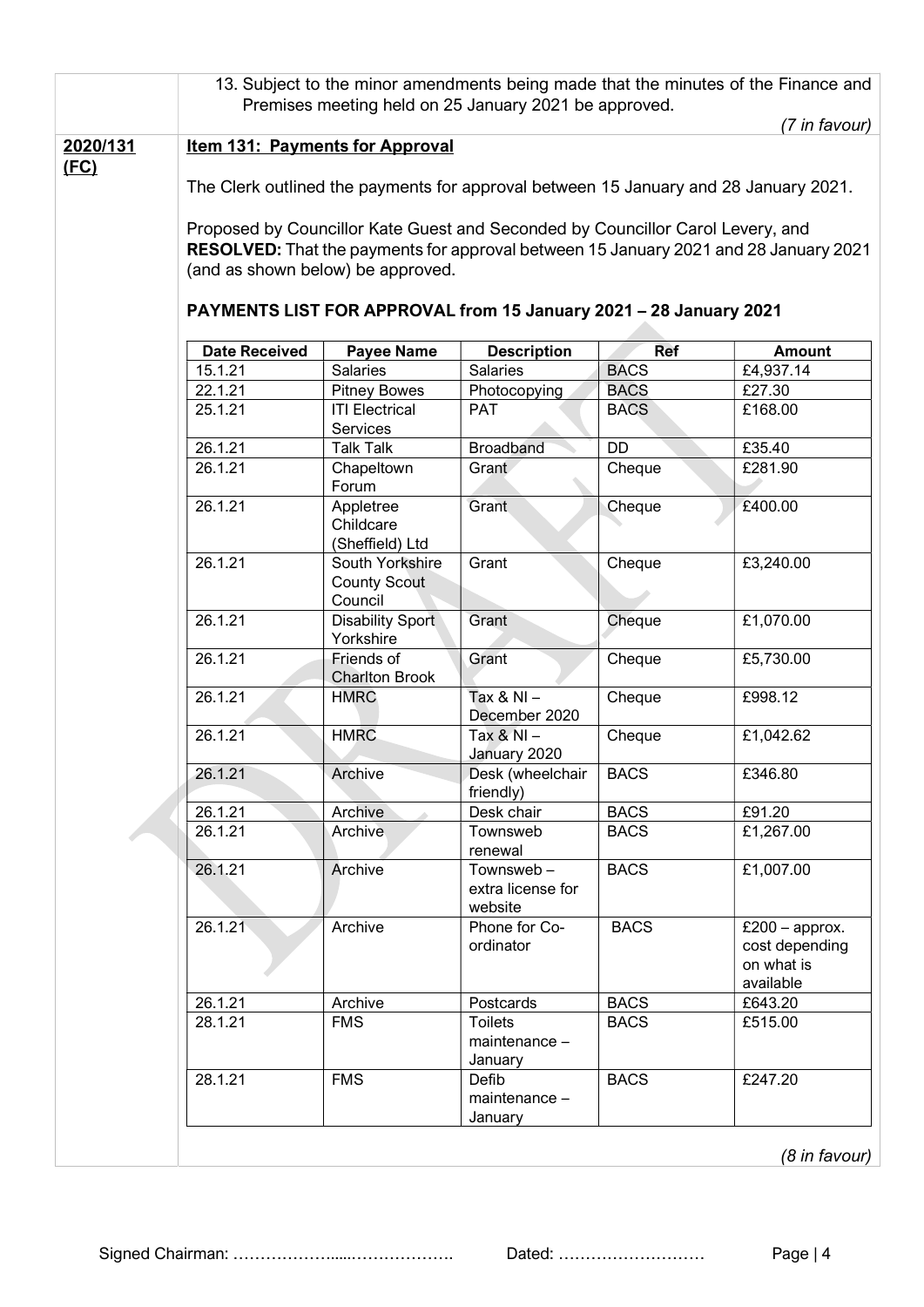| 2020/132         | <b>Item 132: Policy for Approval</b>                                                                                                                                                                                                                                                                                                                                                                                                                                                                                                                                                                                                                                                                                                                                                                                                                                                                                                                                                                                                                           |  |  |  |
|------------------|----------------------------------------------------------------------------------------------------------------------------------------------------------------------------------------------------------------------------------------------------------------------------------------------------------------------------------------------------------------------------------------------------------------------------------------------------------------------------------------------------------------------------------------------------------------------------------------------------------------------------------------------------------------------------------------------------------------------------------------------------------------------------------------------------------------------------------------------------------------------------------------------------------------------------------------------------------------------------------------------------------------------------------------------------------------|--|--|--|
| (FC)             | The Clerk provided a commentary on the draft Model Publication Scheme, which was then<br>considered.                                                                                                                                                                                                                                                                                                                                                                                                                                                                                                                                                                                                                                                                                                                                                                                                                                                                                                                                                           |  |  |  |
|                  | Proposed by Councillor David Ogle and seconded by Councillor Carol Levery, and<br>RESOLVED: That the Model Publication Scheme be approved.<br>(8 in favour)                                                                                                                                                                                                                                                                                                                                                                                                                                                                                                                                                                                                                                                                                                                                                                                                                                                                                                    |  |  |  |
| 2020/133         | Item 133: To notify the Council of a casual vacancy for a Councillor and actions taken                                                                                                                                                                                                                                                                                                                                                                                                                                                                                                                                                                                                                                                                                                                                                                                                                                                                                                                                                                         |  |  |  |
| (FC)             | to fill it                                                                                                                                                                                                                                                                                                                                                                                                                                                                                                                                                                                                                                                                                                                                                                                                                                                                                                                                                                                                                                                     |  |  |  |
|                  | It was explained that the resignation of former Councillor Anthea Brownrigg on ill-health<br>grounds had created a casual vacancy. The Clerk would be taking steps to fill it as soon as<br>possible in accordance with legal requirements for filling such positions. He explained that<br>he intended to use the same procedures the Council had used for notifying the public of<br>casual vacancies. A discussion then took place on the publicity arrangements especially in<br>light of the COVID pandemic.                                                                                                                                                                                                                                                                                                                                                                                                                                                                                                                                              |  |  |  |
| 2020/134<br>(FC) | Item 134: To consider a formal process for the monitoring of attendance at Council<br>meetings                                                                                                                                                                                                                                                                                                                                                                                                                                                                                                                                                                                                                                                                                                                                                                                                                                                                                                                                                                 |  |  |  |
|                  |                                                                                                                                                                                                                                                                                                                                                                                                                                                                                                                                                                                                                                                                                                                                                                                                                                                                                                                                                                                                                                                                |  |  |  |
|                  | It was noted that many town and parish councils and other local authorities publish a<br>summary of the number of all council meetings that each councillor attended in their capacity<br>as member of that committee in the interests of transparency. Sheffield City Council, for<br>example, did this. The Chairman emphasised that if the Council was minded to do something<br>similar the focus should be on factual information already in the public domain - as recorded<br>in minutes, for example. A general discussion then took place about the merits of<br>introducing something similar for the Council.                                                                                                                                                                                                                                                                                                                                                                                                                                       |  |  |  |
|                  | Proposed by Councillor David Ogle and seconded by Councillor John Housley, and<br>RESOLVED: That the Council agrees to prepare and publish a summary of the number of<br>all Council meetings that each councillor attended in their capacity as member of that<br>committee and that this should be based on the existing one used by Sheffield City Council.<br>(7 in favour)                                                                                                                                                                                                                                                                                                                                                                                                                                                                                                                                                                                                                                                                                |  |  |  |
| 2020/135         | Item 135: Litter bin/dog poo bins                                                                                                                                                                                                                                                                                                                                                                                                                                                                                                                                                                                                                                                                                                                                                                                                                                                                                                                                                                                                                              |  |  |  |
| (FC)             | Emma Mainwaring, the Council's Community Coordinator, and David Rice from Sheffield<br>City Council parks team led this item. It was explained that issues with dog poo and litter<br>more generally was a major and growing concern for many residents, especially in parks<br>and other publicly accessible location such as ginnels in the Parish. The Council had been<br>in discussion with Sheffield City Council about how this could be best resolved. One<br>suggestion was that the Council could purchase up to 10 litter and/or dog poo suitable<br>badged bins to be located in parks in the Parish, which would then be installed and managed<br>by Sheffield City Council. It was noted that if the Council was minded to support this in<br>principle, budget provision would need to be found, though the Clerk had indicated that he<br>was confident this could be found. This was then discussed. The general view was that this<br>was a good idea. Emma Mainwaring was congratulated on efforts with this project and more<br>generally. |  |  |  |
| 2020/136         | Item 136: To receive an update on the Hedgehog Project                                                                                                                                                                                                                                                                                                                                                                                                                                                                                                                                                                                                                                                                                                                                                                                                                                                                                                                                                                                                         |  |  |  |
| (FC)             | Emma Mainwaring led on this. She provided a brief overview and commentary of this<br>project. She explained that it was going well, including the establishment of a Steering<br>Group comprising Councillors, residents and a representative from the Sheffield/Rotherham<br>Wildlife Trust.                                                                                                                                                                                                                                                                                                                                                                                                                                                                                                                                                                                                                                                                                                                                                                  |  |  |  |

Signed Chairman: ……………….....………………. Dated: ……………………… Page | 5